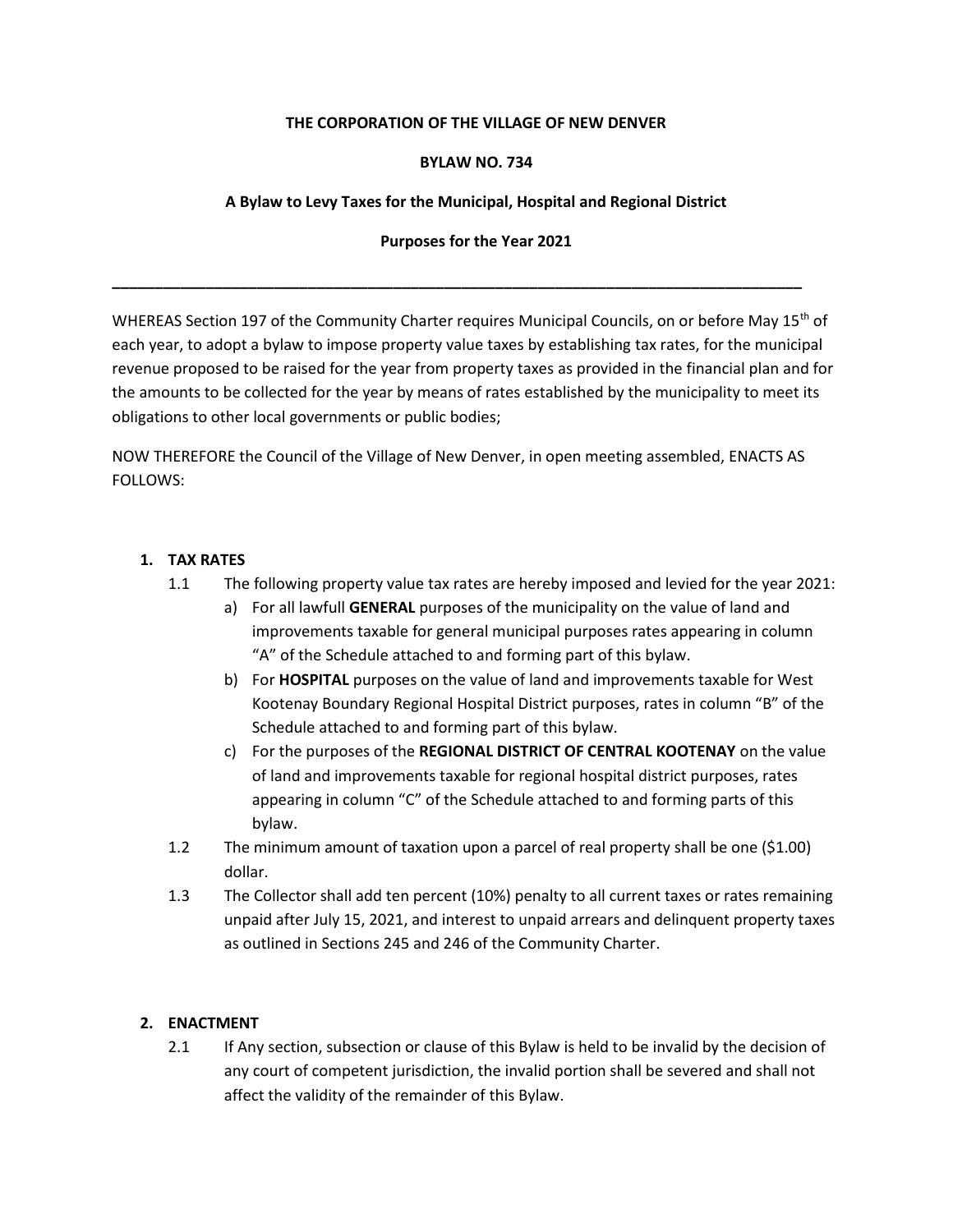2.2 This Bylaw shall come into full force and effect on the day of adoption.

#### **3. CITATION**

3.1 This Bylaw may be cited for all purposes as **"Annual Tax Rate Bylaw No. 734 , 2021.**

| <b>READ A FIRST TIME</b>         | this 11 <sup>th</sup> day of May, 2021 |
|----------------------------------|----------------------------------------|
| <b>READ A SECOND TIME</b>        | this 11 <sup>th</sup> day of May, 2021 |
| <b>READ A THIRD TIME</b>         | this 11 <sup>th</sup> day of May, 2021 |
| RECONSIDERED AND FINALLY ADOPTED | this $11th$ day of May, 2021           |

**Mayor Mayor Acting Corporate Officer** 

**I HEREBY CERTIFY THIS TO BE A TRUE COPY OF THE "ANNUAL TAX RATE BYLAW NO. 734, 2021".**

**\_\_\_\_\_\_\_\_\_\_\_\_\_\_\_\_\_\_\_\_\_\_\_\_\_\_\_\_\_\_\_\_\_\_\_\_\_ \_\_\_\_\_\_\_\_\_\_\_\_\_\_\_\_\_\_\_\_\_\_\_\_\_\_\_\_\_\_\_\_\_\_** 

**Acting Corporate Officer**

**\_\_\_\_\_\_\_\_\_\_\_\_\_\_\_\_\_\_\_\_\_\_\_\_\_\_\_\_\_\_\_\_\_\_\_\_**